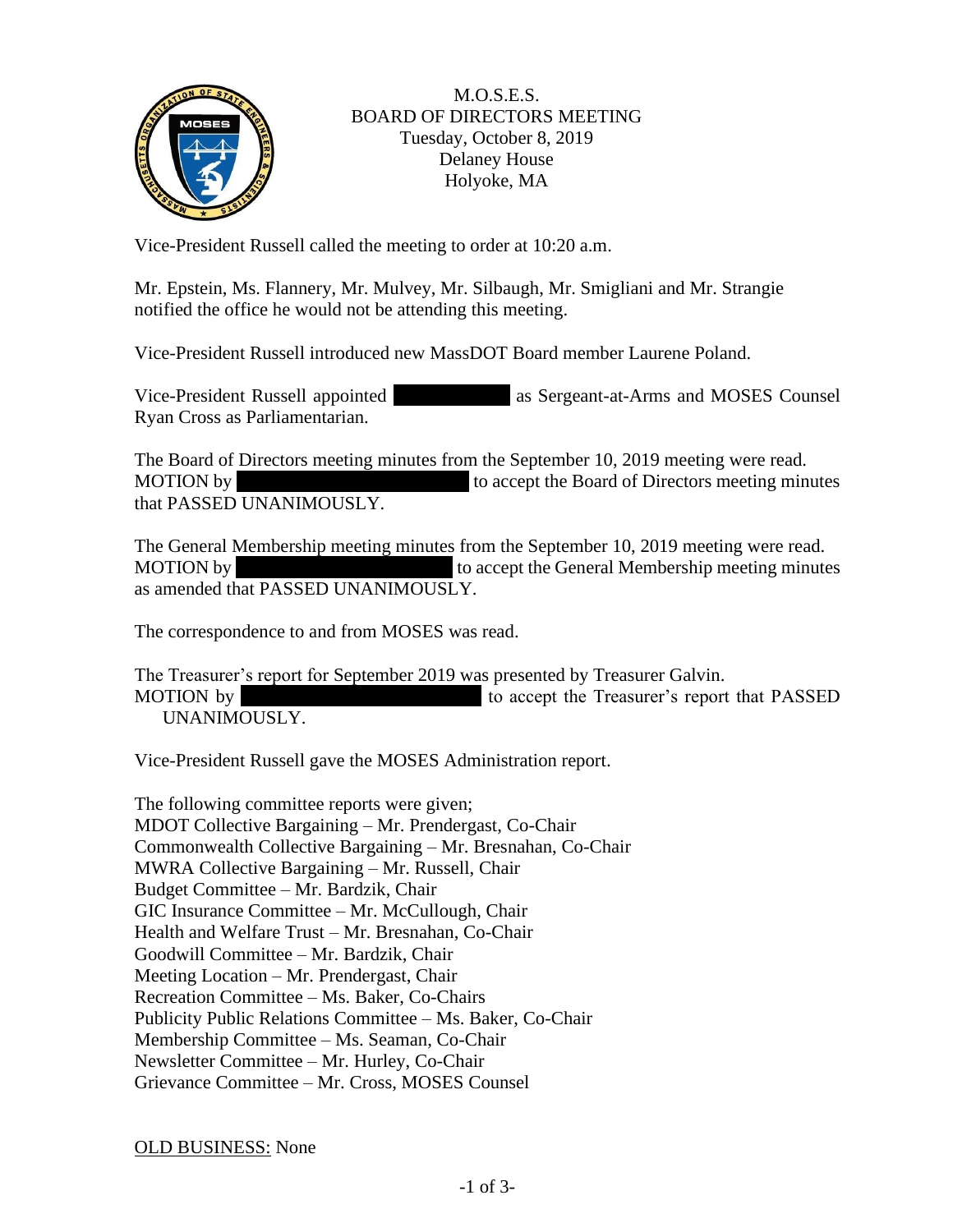NEW BUSINESS:

MOTION (201910-1) by to approve the Vice-President's appointment of Jill Clemmer as a MOSES steward from DPH. MOTION PASSED UNANIMOUSLY

MOTION (201910-2) by to approve the Vice-President's appointment of Bryan Engstrom as a MOSES steward from DOT. MOTION PASSED UNANIMOUSLY

MOTION (201910-3) by to approve the Vice-President's appointment of Joseph Doucette as a MOSES steward from DOT. MOTION PASSED UNANIMOUSLY

MOTION (201910-4) by  $\blacksquare$  to approve the Vice-President's appointment of David Cravotta as a MOSES steward from MWRA. MOTION PASSED UNANIMOUSLY

MOTION (201910-5) by to approve the recommendation of the Vice-President and hire Mr. Tyler Wilkerson as the MOSES Membership Outreach Coordinator. MOTION PASSED UNANIMOUSLY

MOTION (201910-6) by to purchase 45 copies of Robert's Rules of Order prior to the November meeting. These books will be distributed to MOSES Directors, our attorneys and Trustees. Money not to exceed \$1,200 to come from unencumbered funds. MOTION TO TABLE by MANDCOUNT 10

FOR 15 AGAINST AMENDMENT by that in lieu of purchasing the book, to allow board members to purchase Robert's Rules of Order for reimbursement.

AMENDMENT FAILS

MOTION TO END DEBATE by MR. BELLINO MANUS TO END DEBATE by MR. BELLINO CONTROLLER BY HANDCOUNT 17 FOR 5 AGAINST

MOTION FAILS

MOTION (201910-7) by to allow any Board member to purchase Robert's Rules of Order for reimbursement of up to \$25. by MOSES. MOTION PASSED